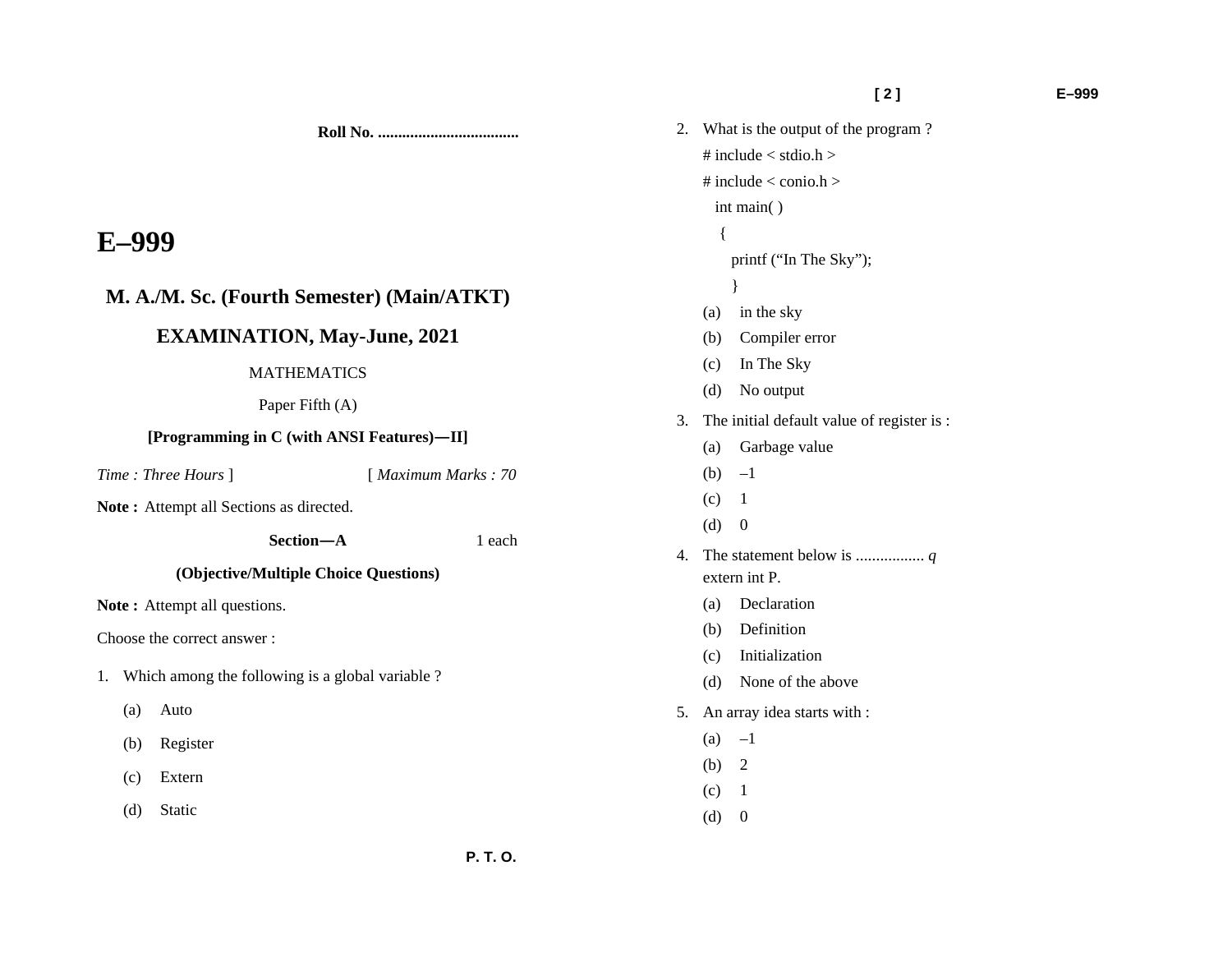|    |     | [3]<br>E-999                                                                                                                     |  |
|----|-----|----------------------------------------------------------------------------------------------------------------------------------|--|
| б. |     | Which one of the following is true for pointer operation?                                                                        |  |
|    | (a) | Two pointers variable can be added.                                                                                              |  |
|    | (b) | A pointer variable can be multiplied by a constant.                                                                              |  |
|    | (c) | A pointer variable can be initialized with NULL or 0<br>value.                                                                   |  |
|    | (d) | A pointer variable cannot be assigned the values of<br>another pointer variable.                                                 |  |
| 7. |     | What is an string in 'C' language ?                                                                                              |  |
|    | (a) | String is an array of character.                                                                                                 |  |
|    | (b) | String is a new data type in C.                                                                                                  |  |
|    | (c) | String is an array of integers with 0.                                                                                           |  |
|    | (d) | String is an array of character with NULL character as<br>the first element of array.                                            |  |
| 8. |     | If $P^*$ is a double pointer with an initial value 319, then after<br>the operation $P^* = P^* + 3$ the value of $P^*$ will be : |  |
|    | (a) | 322                                                                                                                              |  |
|    | (b) | 343                                                                                                                              |  |
|    | (c) | 325                                                                                                                              |  |
|    | (d) | 331                                                                                                                              |  |
| 9. |     | Every C program should contain which function?                                                                                   |  |
|    | (a) | scanf $()$                                                                                                                       |  |
|    | (b) | main()                                                                                                                           |  |
|    | (c) | disp()                                                                                                                           |  |
|    | (d) | print()                                                                                                                          |  |
|    |     |                                                                                                                                  |  |

# **[ 4 ] E–999**  10. What is the output of this program ? # include  $\lt$  stdio.h  $>$ # define X 3 int main( ) int i;  $i$ ;  $X^*X^*X$ ; printf ("%d", i); return 0; (a) Garbage value (b) X is not declared (c) 27 (d) No output 11. Directives are translated by the : (a) Pre-processor (b) Linker (c) Compiler (d) Editor 12. A function which calls itself is called a/an ............... . (a) Self-function (b) Recursive function (c) Autofunction

 $\left\{ \right.$ 

}

(d) Static function

 **P. T. O.**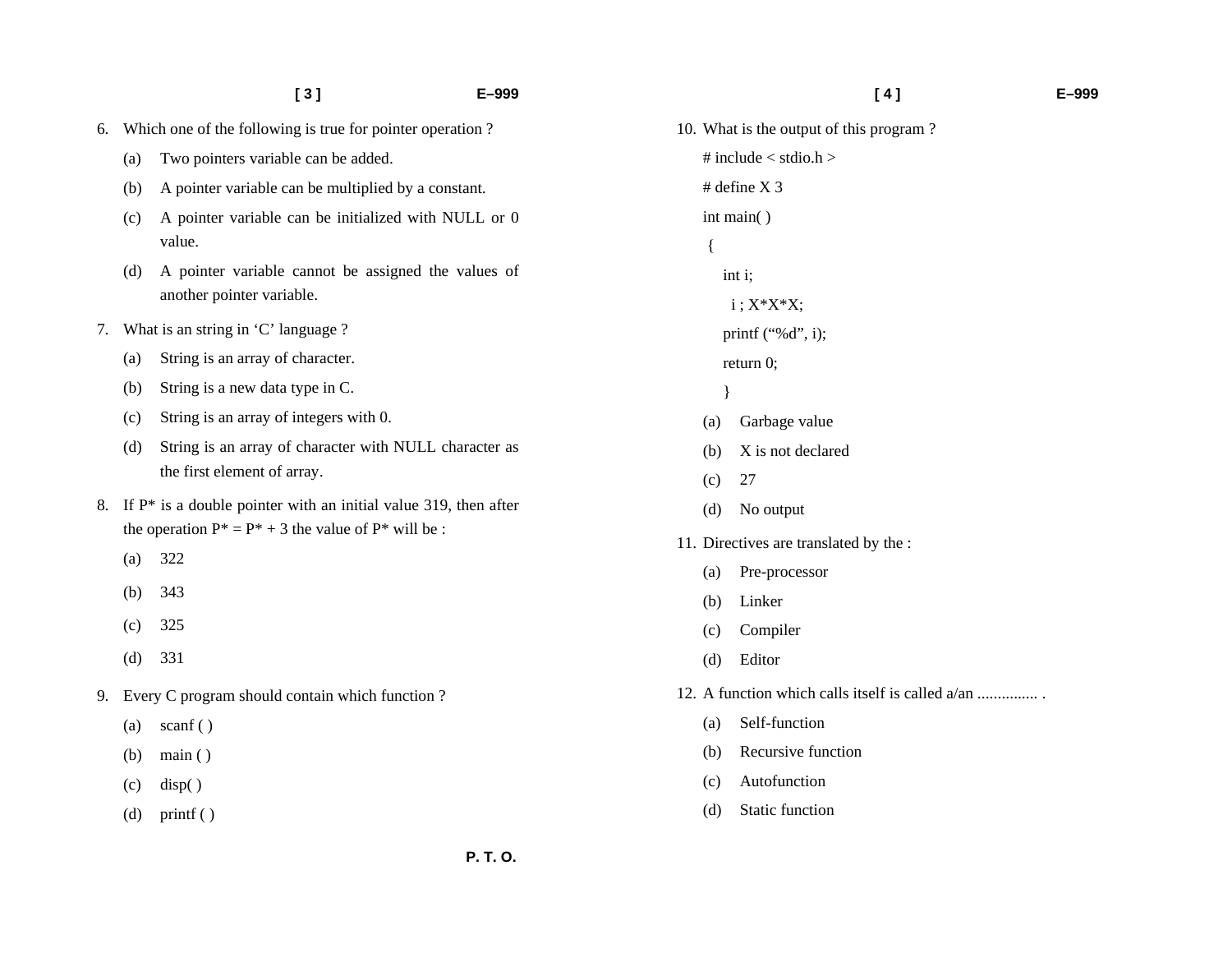- 13. A user defined data type, which is used to assign names to integral constants is called :
	- (a) Union
	- (b) Enum
	- (c) Structure
	- (d) Array
- 14. Members of a union are accessed as ................ .
	- (a) Union-name member
	- (b) Union-pointer  $\rightarrow$  member
	- (c) Both (a) and (b)
	- (d) None of the above
- 15. Which operator connects the structure name to its member name ?
	- $(a)$  —
	- (b) .
	- (c) Both (a) and (b)
	- (d) None of the above
- 16. Among 4 header files, which should be included to use the memory allocation functions ?
	- (a) # include < string  $h >$
	- (b)  $\#$  include  $\lt$  math. h  $>$
	- (c)  $\#$  include < stdlib. h >
	- (d) # include < memory.  $h >$
- 17. Which of the following is true about FILE\*fp :
	- (a) FILE is a stream.
	- (b) FILE is a structure and fp is a pointer to the structure of FILE type.
	- (c) FILE is a buffered stream.
	- (d) FILE is a keyword in C for representing files.

- 18. Which one is incorrect :
	- (a) get C( ) means writes a character from a file.
	- (b) rewind( ) means sets the position to the beginning of the file.
	- (c) f print( ) means writes a set of data values to a file.
	- (d) f open( ) means creates a new file for use.
- 19. get C( ) returns EOF when :
	- (a) when and of file is reached
	- (b) when get C( ) fail to read the character
	- (c) when get C( ) fail to write the character
	- (d) None of the above
- 20. Which one is correct meaning of fseek (*fp, m, o*) ?
	- (a) Go forward by *m* bytes.
	- (b) Go to the beginning.
	- (c) Stay at the current position.
	- (d) Move to  $(m + 1)$ th byte in the file.

#### **Section—B** 1 each

### **(Very Short Answer Type Questions)**

Note: Attempt all questions. Answer in 1-2 sentences.

- 1. What is local variable in C programming ?
- 2. Define static storage class.
- 3. Define arrays of pointer.
- 4. Define pointer-to-pointer variable in C language.
- 5. Define conditional compilation.
- 6. How many memory allocation functions are in C ? Write their name.